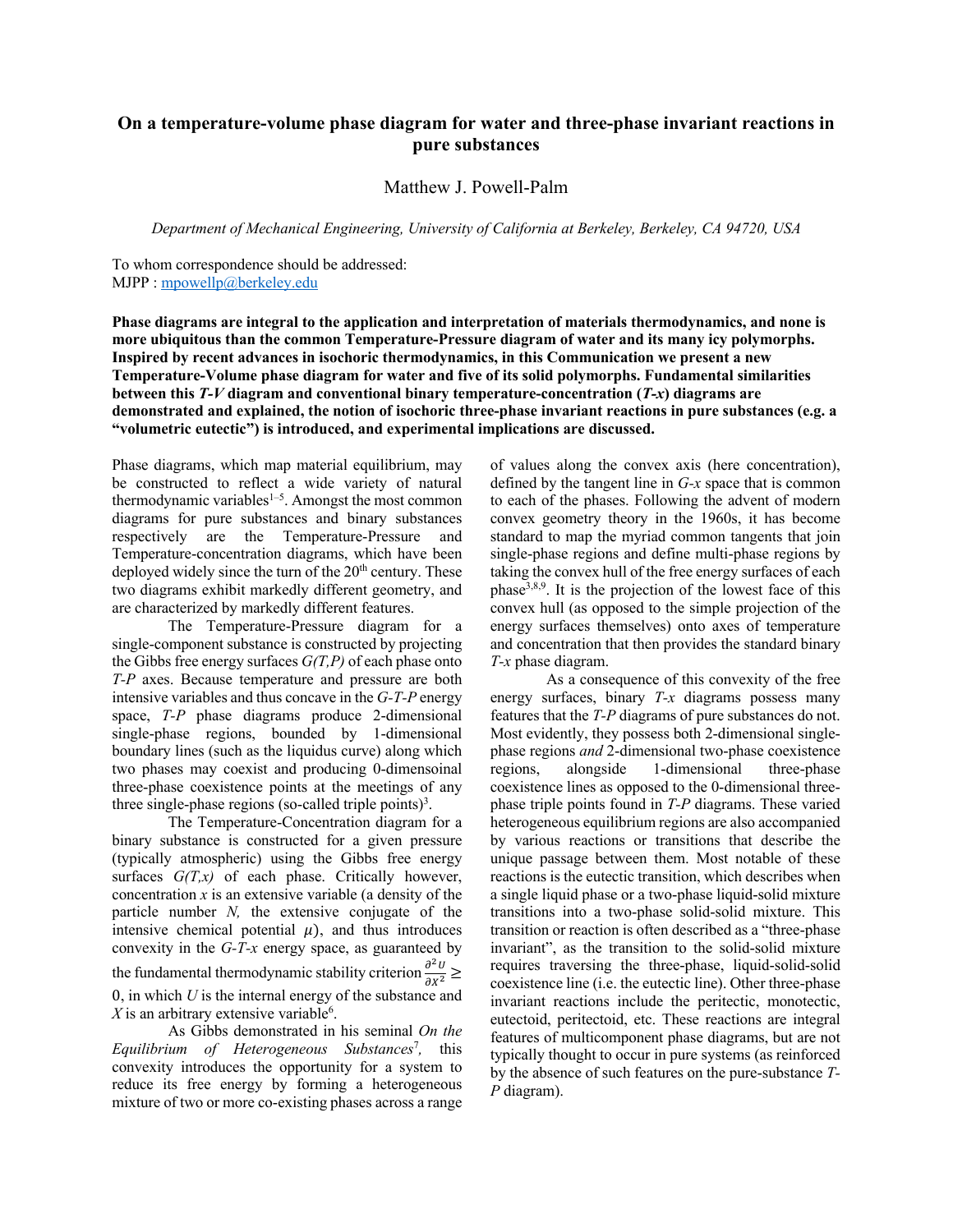

**Figure 1. Temperature-Volume diagram of water.** This diagram was constructed by projecting the lower convex hull of the specific Helmholtz free energy surfaces of each phase onto axes of temperature and specific volume. All free energy data were generated using the SeaFreeze framework. Two-phase co-existence regions are labeled, and horizontal lines mark three-phase coexistence lines, the corresponding pressures of which are also labeled.

Here, we will demonstrate that these reactions are in fact not endemic to multicomponent phase diagrams, but may and will also occur in pure-substance or single-component diagrams formulated using appropriate natural variables. In Figure 1, we have constructed the Temperature-Volume phase diagram for water in the temperature range  $190 - 353.5$  K, including the equilibrium regions of liquid water, ice-1h, ice-II, ice-III, ice-V, and ice-VI. This temperature range was chosen based on the phases for which mutuallyconsistent equations of state were available. To construct this phase diagram, we followed the method of Powell-Palm, Rubinsky & Sun: the 2D convex hull of the Helmholtz free energy surfaces *F(T,V)* of each phase was calculated for temperatures within the stated range, with an increment of 0.08 K; single-phase points on the lower convex hull, which represent equilibrium states, were projected onto axes of the natural variables of the system  $(T, V)$ ; two-phase coexistence regions and three-phase coexistence lines, which definitionally join the singlephase regions within the convex hull, were identified and

marked accordingly. All Helmholtz free energy data were generated via the SeaFreeze framework $10$ .

Important morphological aspects of this diagram are noted as follows: Firstly, the reader will notice that this *T-V* diagram appears identical in structure to conventional binary *T-x* diagrams, even though this diagram describes a pure substance. This similarity is a consequence of the fundamental similarity between all extensive and intensive variables in Gibbsian thermodynamic geometry—free energy surfaces are convex in extensive variables, leading to heterogeneous or multiphase equilibrium, and concave in intensive variables, leading to homogeneous or single-phase equilibrium<sup>7,11</sup>. Thus, enforcing volume (extensive) as a natural variable of the system is directly thermodynamically analogous to enforcing concentration (extensive) as a natural variable of the system. In this way, we can understand by analogy not only the two-phase equilibrium regions, the composition of which may be analyzed by the Lever Rule as in a binary phase diagram, but also the three-phase invariant lines. These lines, which occur at the temperatures *and*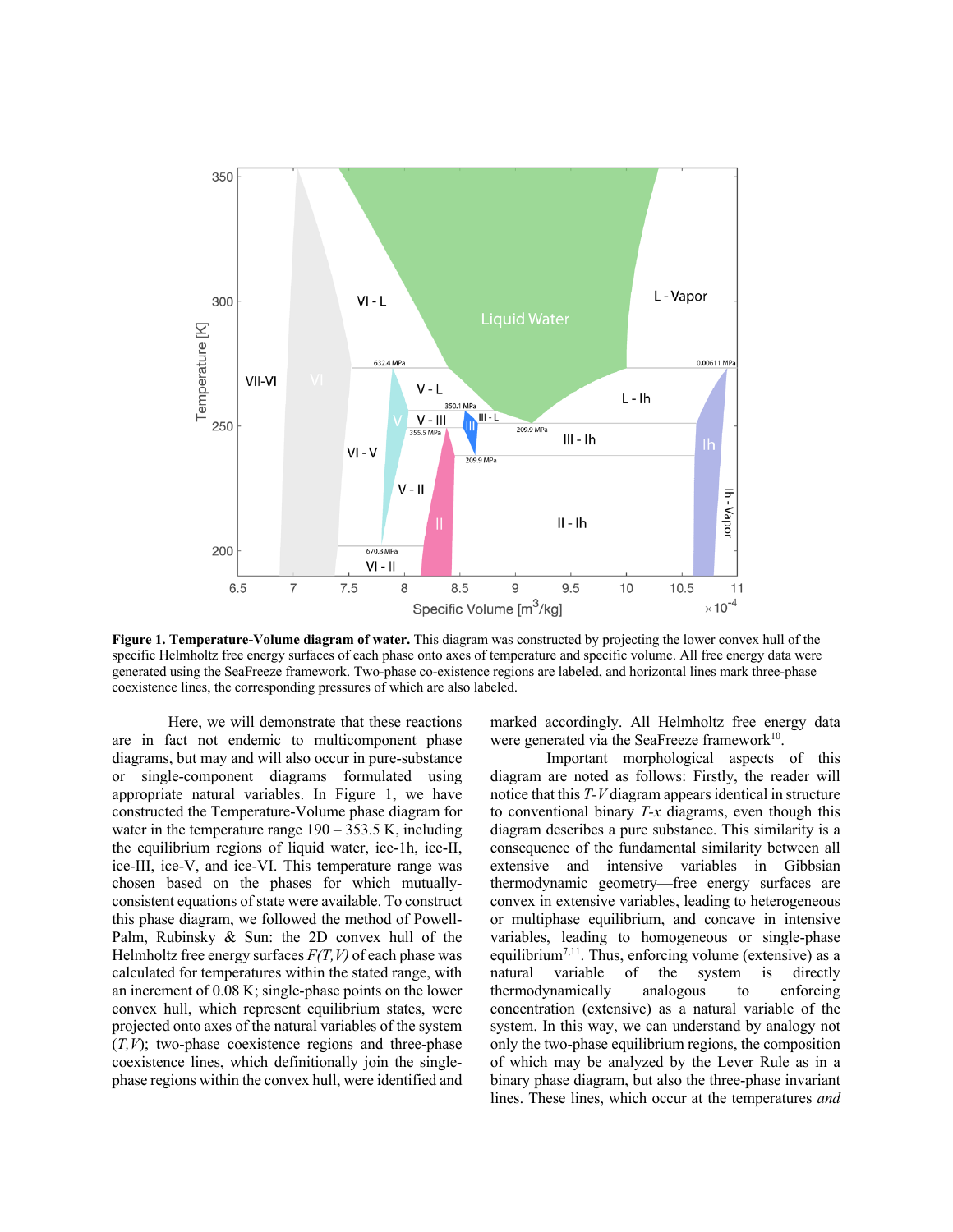*pressures* of the triple points common in *T-P* phase diagrams, are directly analogous to three-phase invariant lines in binary diagrams; they mark a line in the extensive axis (here volume) along which one may move at a given temperature and maintain three-phase coexistence. Furthermore, the point at which a singlephase region (such as the liquid water region) touches the three-phase coexistence line provides a direct analogue to the binary eutectic point. At the volume coordinate of this point, one may cool directly from liquid water to an ice-1h – ice-III two-phase mixture, bypassing the liquid - ice-1h and liquid - ice-III two-phase coexistence regions. To the author's knowledge, the premise of eutectic-like transitions in pure substances has not been previously explored, and we will thus label the aforementioned eutectic-like point as the "volumetric eutectic". The volumetric eutectic point of liquid water as calculated herein occurs at  $9.16 \times 10^{-4}$  m<sup>3</sup>/kg and 251.2 K.

Additionally, as stands to reason, other features analogous to binary phase diagrams can be found in Fig. 1, including volumetric eutectoid points (e.g. from ice-III to the ice-II – ice-Ih two-phase mixture  $[8.64 \times 10^{-4}]$ m3 /kg, 238.2 K]); volumetric peritectic points (e.g. from the ice-VI – Liquid Water two-phase mixture to singlephase ice-V  $[7.89 \times 10^{-4} \text{ m}^3/\text{kg}, 273.3 \text{K}]$ ); and volumetric peritectoid points (e.g. from the ice-V – ice-III two-phase mixture to single-phase ice-II  $[8.38 \times 10^{-4} \text{ m}^3/\text{kg}, 249.4]$ K]).

This fundamental similarity between *T-x* and *T-V* phase diagrams (regardless of the number of components in the system) is generalizable to diagrams featuring any arbitrary pairing of an intensive natural variable (such as *T* or *P*) with an extensive natural variable (such as *x* or *V*); the geometric features are not inherent products of any given physical behavior possessed by multicomponent systems (or isochoric systems for that matter), but instead to the convexity of free energy curves in the free energy – extensive variable space.

This analysis provides two useful conclusions. Firstly, by enforcing any extensive natural variable (e.g. volume, concentration, strain, magnetic moment, polarization, etc.), varied states of heterogeneous multiphase equilibrium may be achieved in even pure or single-component substances, analogous to those encountered in classical binary systems, and these varied multiphase equilibria may be mapped by phase diagrams identical in nature and geometry to the common binary *T-x* phase diagrams.

The difficulty of enforcing extensive variables experimentally may vary substantially from application to application, but a recent example of this principle put into practice is isochoric cryopreservation<sup>12-14</sup>, in which an aqueous medium containing a sensitive biologic is confined completely in a rigid high-strength metallic container without air infiltration, inducing constantvolume conditions, and the biologic is stored safely at sub-zero temperatures in the liquid portion of the stable two-phase liquid - ice-1h system that develops.

Secondly, under these same extensive variable conditions, the suite of three-phase invariant reactions typical to binary systems, such as the eutectic transition, may be realized between the condensed phases of pure substances. To the author's knowledge such reactions have never been attempted, but theory would suggest that they are certainly possible.

In sum, the fundamental similarity between the phase diagrams (and accordingly phase equilibria) of binary systems with enforced temperature-concentration conditions and pure systems with enforced temperaturevolume conditions has been demonstrated by way of a new *T-V* diagram for water and its icy polymorphs. Volumetric three-phase invariant features have been identified on this new diagram, suggesting by analogy that such reactions should be possible amongst the phases of pure substances. The author suggests that this geometric analogy may be established identically between any phase diagrams featuring this characteristic pairing of an intensive and extensive natural variable, and that creation of such phase diagrams from existing equations of state may provide a route to all manner of interesting materials applications.